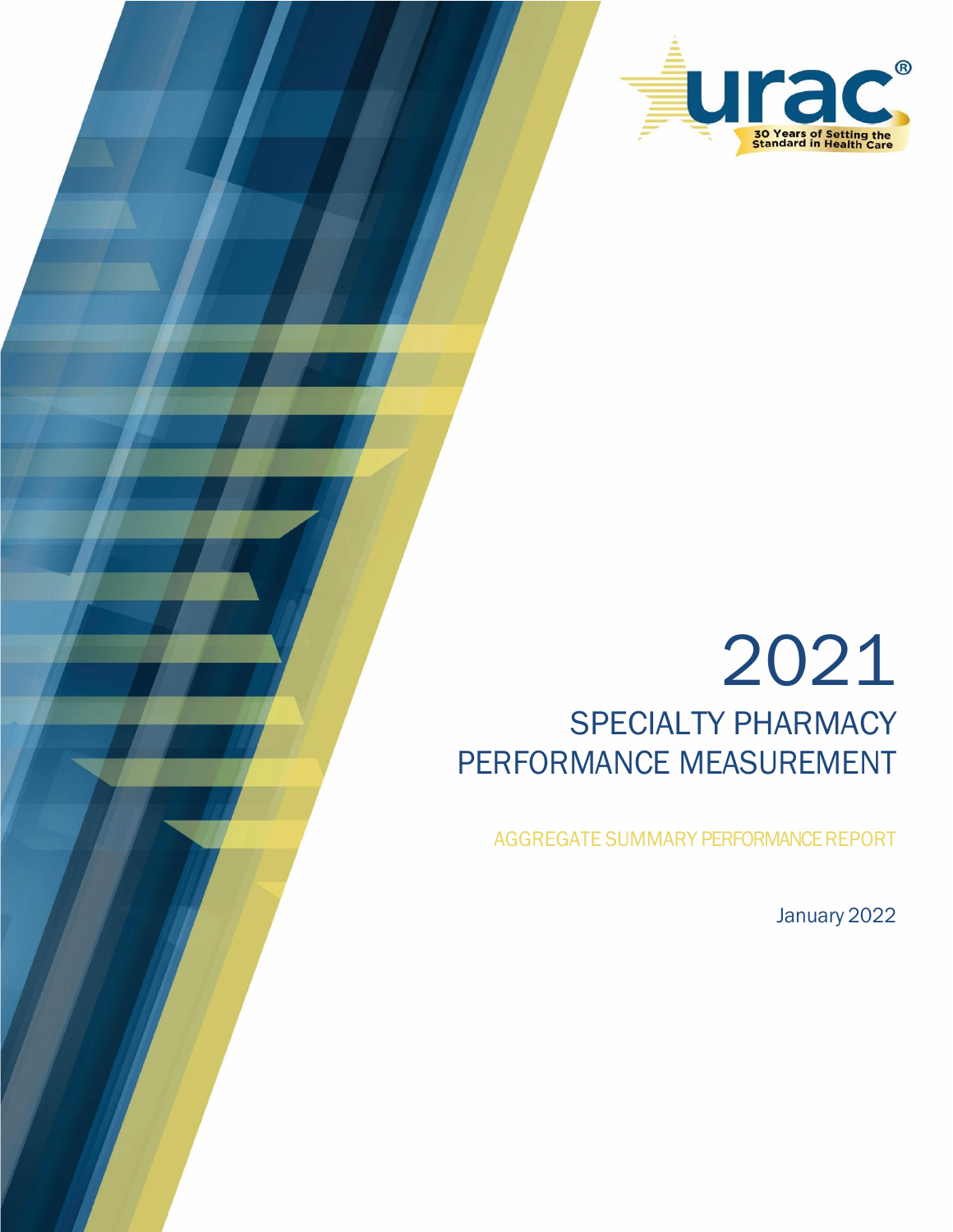

# **Table of Contents**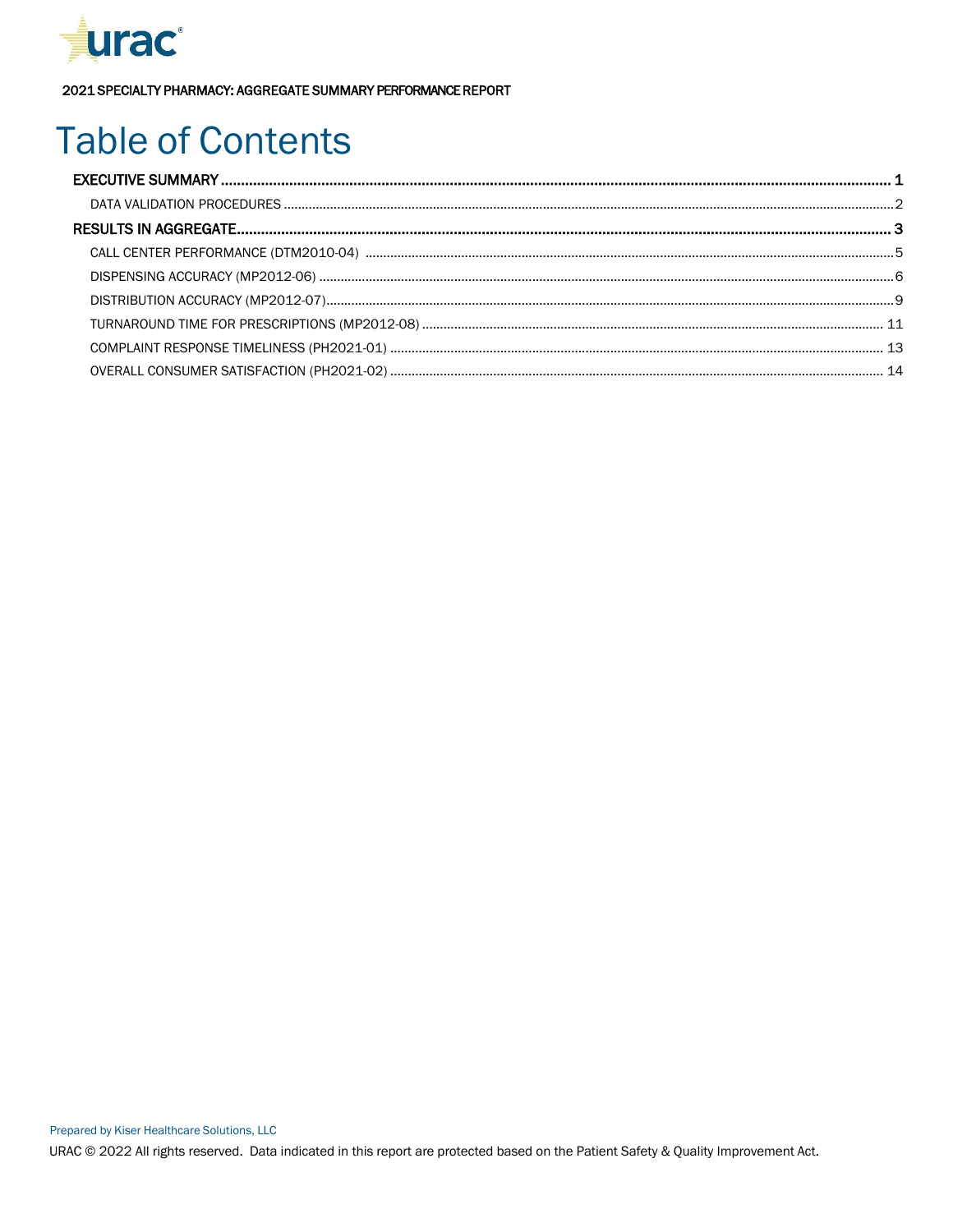

# <span id="page-2-0"></span>EXECUTIVE SUMMARY

**313** Reporting

**Organizations** 

# **40.5M+**

Specialty Prescriptions Dispensed

### Performance Highlights

- There was a 15% increase in the number of reporting organizations and specialty prescription dispensed volume increased from 2020
- There was a 94% reporting response rate for specialty pharmacy organizations
- Most dispensing errors are due to incorrect quantity or incorrect instructions
- The leading cause of errors in distribution continues to be prescriptions dispensed with the incorrect patient address

### **Turnaround Time**

**~ 3.99 days** To fill a prescription

### **Dispensing Accuracy**

**99.98%** Of prescriptions

*dispensed* with no errors

### **Call Abandonment Rate**

**4.96%** Of calls abandoned

### **Distribution Accuracy**

**99.95%**

Of prescriptions *distributed* with no errors

Presented in this report are the 2020 measurement year (2021 reporting year) results based on URAC's Specialty Pharmacy Accreditation program performance measures.

URAC includes performance measures in multiple accreditation programs to align and harmonize with national priorities for healthcare quality and delivery improvement. Our priority of consumer protection and empowerment drives our measurement efforts on outcome measures, composite measures, and flexible measures collection. With the emphasis of the ACA on affordable, quality health care and access, it is imperative that performance measurement programs are in place to ensure that savings from cost cutting efforts in health care are not at the expense of the quality of care delivered to patients. The information provided by measures of performance can help stakeholders monitor the quality and accessibility of care across the nation.

Performance measurement for the 2021 reporting year aligns with Phase 2 of URAC's measurement process where mandatory performance measures are subject to an external data validation process. The data validation program identifies areas of opportunity for improvement and ensures ongoing compliance conformity to program standards. By requiring organizations to submit audited performance measures annually, URAC ensures accurate and reliable data for organization-toorganization comparisons. These audited performance measure results become publicly available via aggregated, de-identified reports.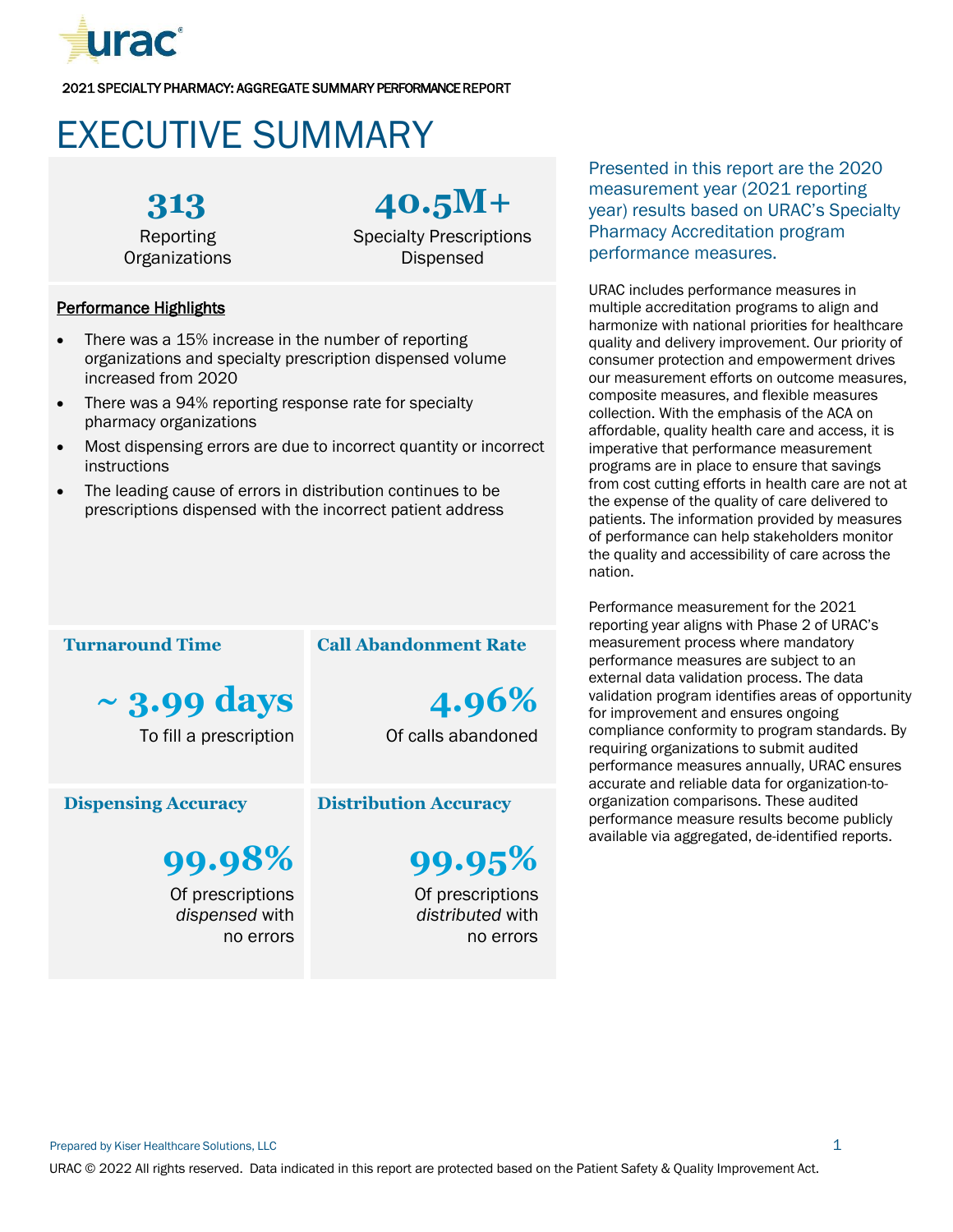

Organizations are required to report data for services covered under the scope of each accreditation. There are 4 mandatory measures and the option to report data for 2 exploratory measures. Results are reported to URAC separately for each accreditation.

Below is the list of measures for 2021 reporting.

### MANDATORY MEASURES

- 1. Call Center Performance© (DTM2010-04)
- 2. Dispensing Accuracy© (MP2012-06)
- 3. Distribution Accuracy© (MP2012-07)
- 4. Turnaround Time for Prescriptions© (MP2012- 08)

### EXPLORATORY MEASURES

- 1. Complaint Response Timeliness (CM2013-03)
- 2. Overall Consumer Satisfaction (CM2013-04)

© 2021 URAC, all rights reserved. The measures in URAC's Specialty Pharmacy Accreditation Program were developed and are owned by URAC. URAC retains all rights of ownership to the measures and can rescind or alter the measures at any time. No use of any URAC measure is authorized without prior URAC approval of such use. Users shall not have the right to alter, enhance or otherwise modify the measures. Anyone desiring to use the measures must be approved by URAC.

# <span id="page-3-0"></span>DATA VALIDATION PROCEDURES

Data validation vendors (DVV) identified any materially inaccurate submissions. Additionally, Kiser Healthcare Solutions, LLC corrected for any data entry and duplicate submission errors based on manual data review and cleaning, documented at the end of this report.

Kiser Healthcare Solutions executed standard procedures for data cleaning and validation prior to finalizing the results presented in this report. All organizations' measure submissions were reviewed for measure component quality. For example, numerators and denominators were checked against rates to ensure accuracy. Also, minimum, mean, median, and maximum rates were benchmarked nationally and regionally to ensure accuracy and to identify potential issues at an individual submission level.

### Basic guidelines for identifying valid submissions:

- Measure denominator is greater than zero
- DVV has not deemed the measure submission as materially inaccurate
- Organization has stated it is submitting the measure

### Basic guidelines for aggregate rates:

- Measure denominator is greater than or equal to  $30$
- DVV has not deemed the measure submission as materially inaccurate
- Organization has stated it is submitting the measure
- Minimum of 5 reporting organizations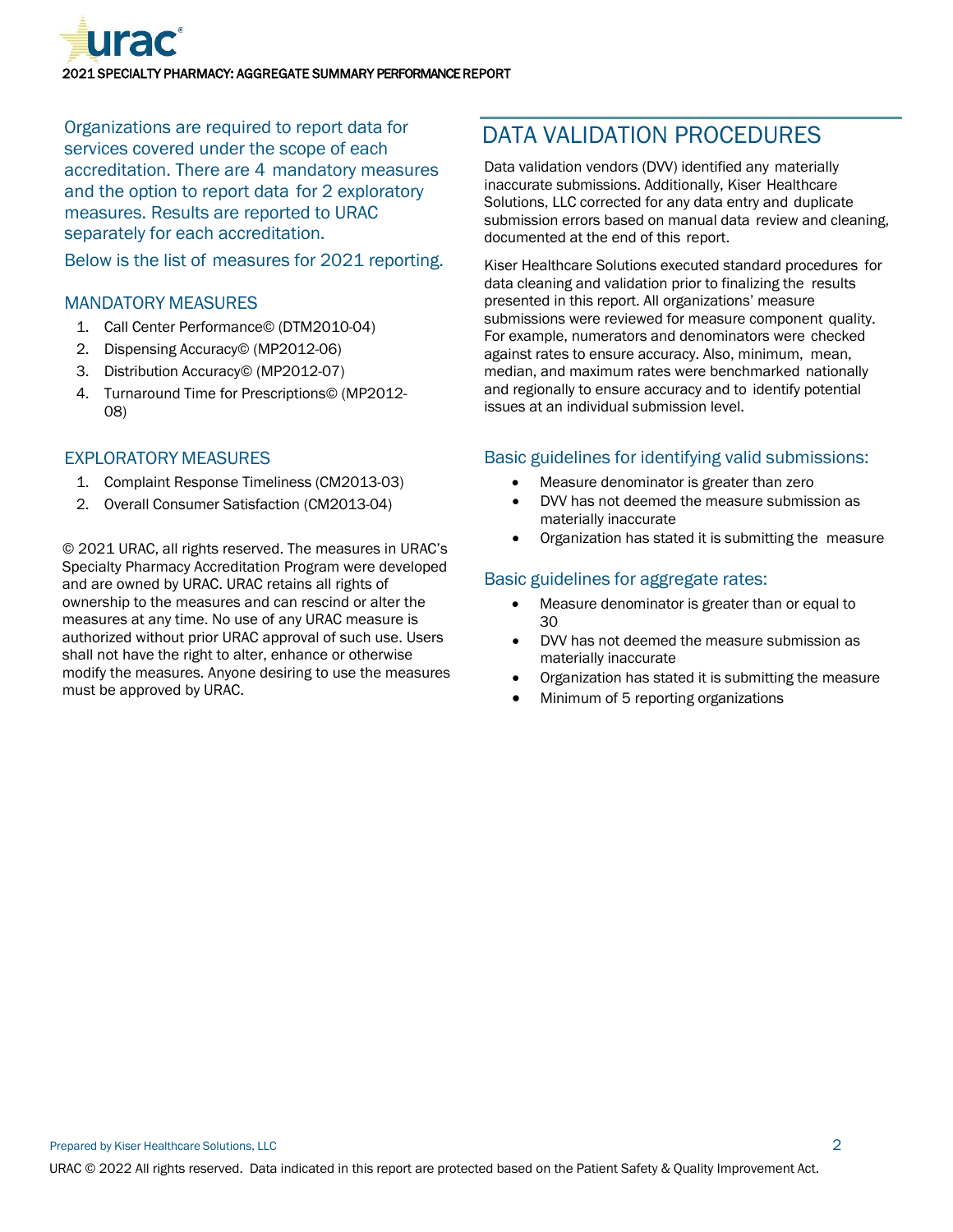

# <span id="page-4-0"></span>RESULTS IN AGGREGATE

A total of 313 URAC-accredited Specialty Pharmacy organizations reported 2020 measurement year data for the 2021 reporting year. The total number of specialty prescriptions dispensed across all specialty organizations was 40,569,221 with the number of specialty prescriptions dispensed ranging from 24 to 10,847,121. Most organizations reported dispensing less than 100,000 specialty prescriptions, with one-third of organizations dispensing between 25,000 and 100,000 specialty prescriptions (Figure 1). The South represented the largest number of organizations, and the West represented the least (Figure 2). One-third of organizations represented all four regions.





Figure 1. Reporting by Program Tier Size



% of reporting organizations by region (n=313) Note: Multiple responses accepted

### Specialty Drug Categories Dispensed

Half of the organizations (n=134 reported dispensing at least 99% specialty drugs, however, not all reporting organizations dispensed mainly specialty drugs. The most common type of specialty drug dispensed was for Rheumatoid Arthritis, followed by Hepatitis. The most common type of "Other" specialty drug dispensed was for Pulmonary, followed by Hemophilia.

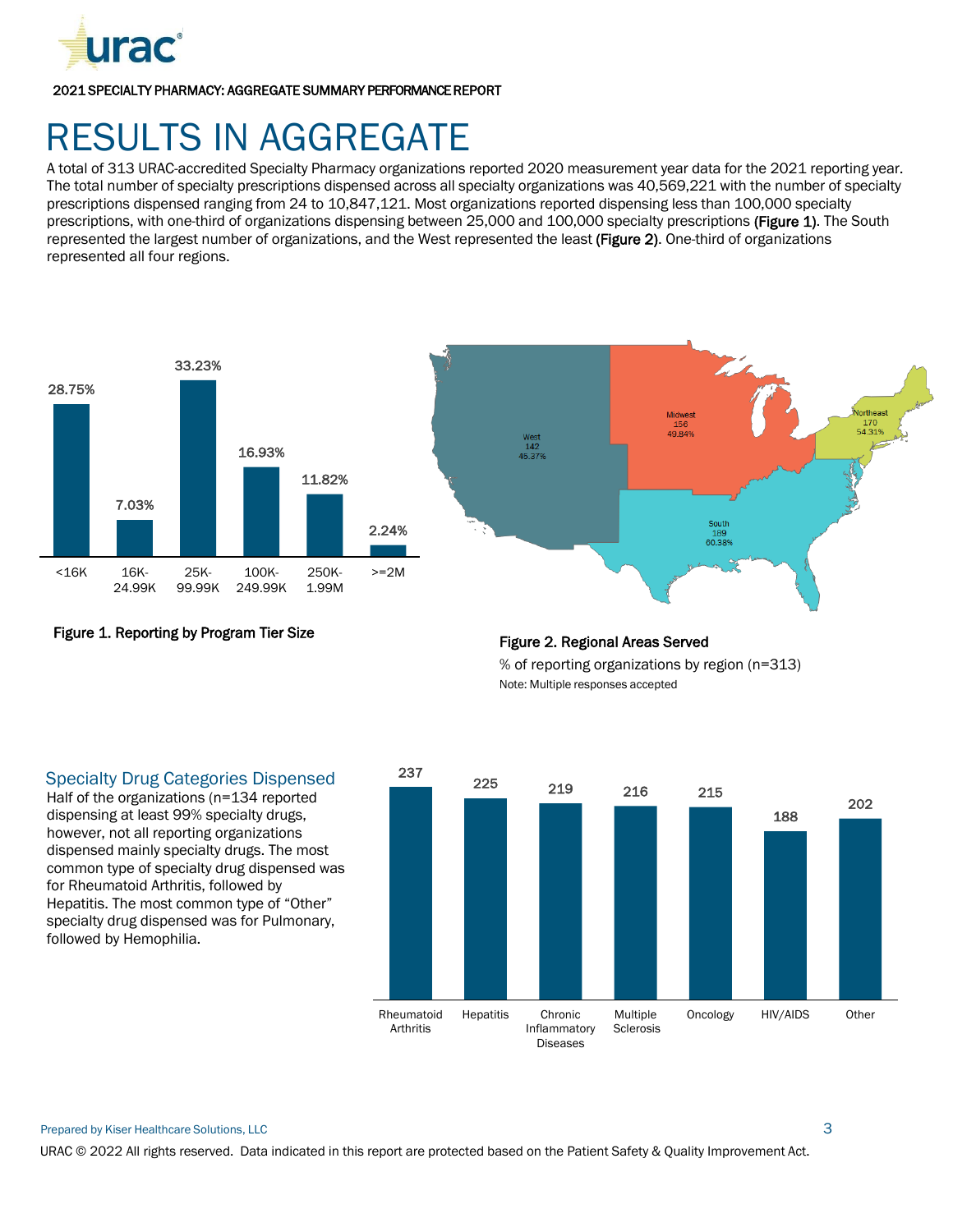

### Pharmacy Composition

In the 2021 measure reporting year, URAC requested that pharmacies begin to selfidentify their pharmacy type for future analysis. Most pharmacies reported themselves as independent or university/ hospital health system organizations. The remaining responses in this category included types such as Home Infusion and FQHC Community Health System. While organizations identified as health plan or PBM-owned represented 5% of the reporting organizations, they accounted for more than 75% of the dispensing volume.





### Documented Clinical Interventions

Reporting on documented clinical interventions was also introduced during the 2021 measure reporting year. Organizations were asked to report the number of clinical interventions tracked within their organization in each of the following categories: Drug Utilization, Mental Health, Pain, and Other. Less than half of organizations (43.77%, n=137) reported clinical interventions of any type. The total number of documented clinical interventions reported was 3,825,942, split across four clinical intervention types. Most clinical interventions pertained to Drug Utilization (90%), while Mental Health and Pain accounted for less than 1% of interventions. University or Hospital Health System specialty pharmacy types represented the greatest percentage of total interventions.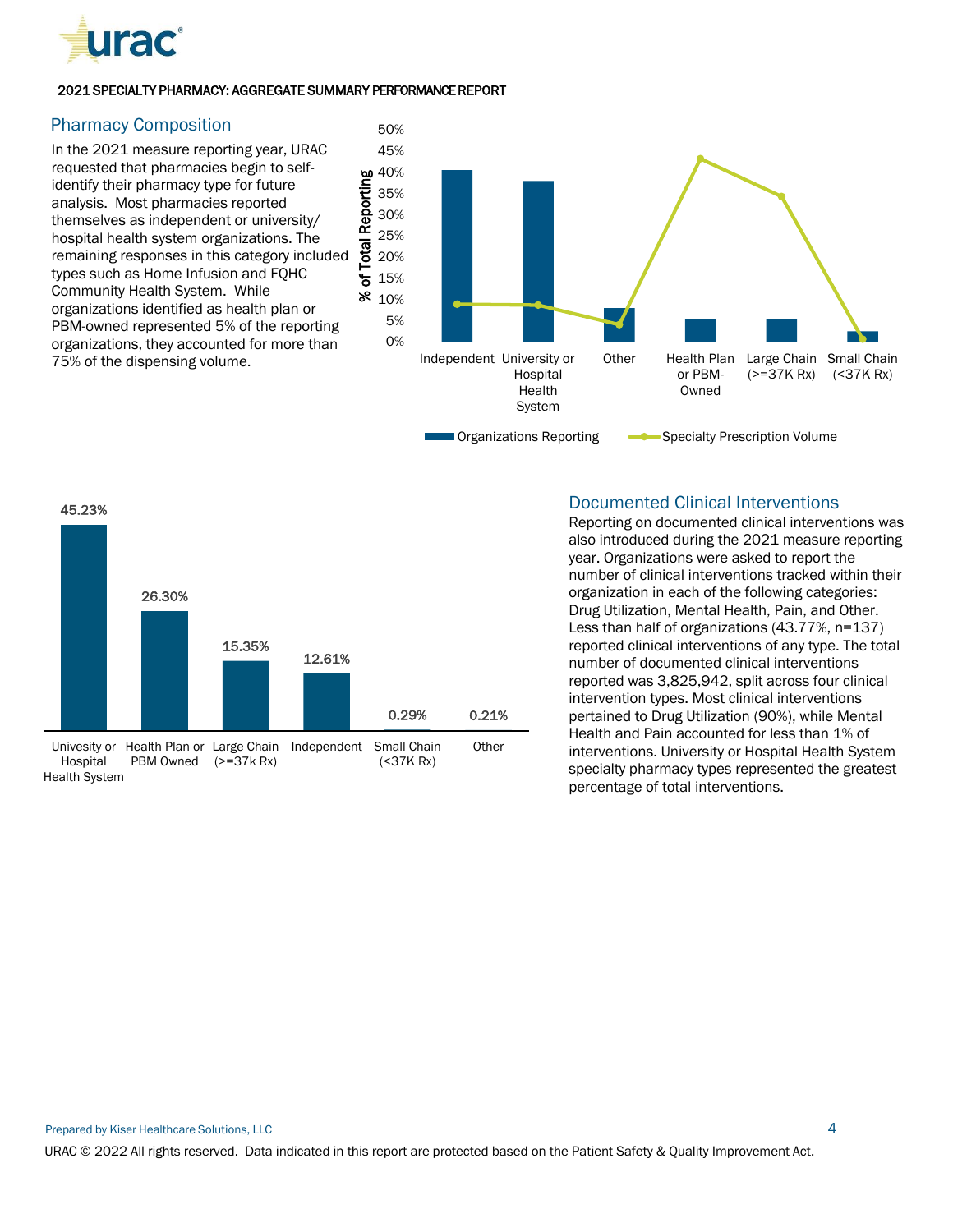

# <span id="page-6-0"></span>CALL CENTER PERFORMANCE (DTM2010-04)

### **Measure Description**

This *mandatory* measure has two parts:

- Part A evaluates the percentage of calls during normal business hours to the organization's call service center(s) during the measurement period that were answered by a live voice within 30 seconds
- Part B evaluates the percentage of calls made during normal business hours to the organization's call service center(s) during the reporting year that were abandoned by callers before being answered by a live customer service representative

For Part A, a higher rate represents better performance. For Part B, a lower rate represents better performance.

There is no stratification for this measure; results are reported across all populations.

URAC is the measure steward, and all rights are retained by URAC.



### Figure 3. Call Center Performance Aggregate Summary Rates

### Summary of Findings

Based on 284 submissions, there were 274 valid data submissions that reported both parts A and B of this measure. Two organizations reported 100% (all calls answered within 30 seconds) for Part A and the lowest performer answered 10% of calls within 30 seconds. More than half of reporting pharmacies indicated a call abandonment rate less than 3% with four pharmacies reporting 0% (no calls abandoned) for Part B.

| I MEASURE                       | <b>TOTAL NUMERATOR</b> | <b>TOTAL DENOMINATOR</b> | AGGRFGATFSLIMMARYRATF | <b>MFAN</b> | SUBMISSIONS |
|---------------------------------|------------------------|--------------------------|-----------------------|-------------|-------------|
| Part A: 30-Second Response Rate | 33.657.283             | 47.621.809               | 70.68%                | 88.18%      | 276         |
| Part B: Call Abandonment Rate   | 2.402.248              | 48.415.627               | 4.96%                 | 3.49%       | 282         |

| <b>NEASURE</b>                  | <b>MIN</b> | 10ΤΗ   | 25TH   | 50TH   | 75TH     | 90TH     | <b>MAX</b> |
|---------------------------------|------------|--------|--------|--------|----------|----------|------------|
| Part A: 30-Second Response Rate | 10.11%     | 74.51% | 84.46% | 91.51% | 95.60%   | 97.98%   | 100%       |
| Part B: Call Abandonment Rate   | 44.78%     | 5.68%  | 3.81%  | 2.55%  | $4.48\%$ | $0.63\%$ | 0%         |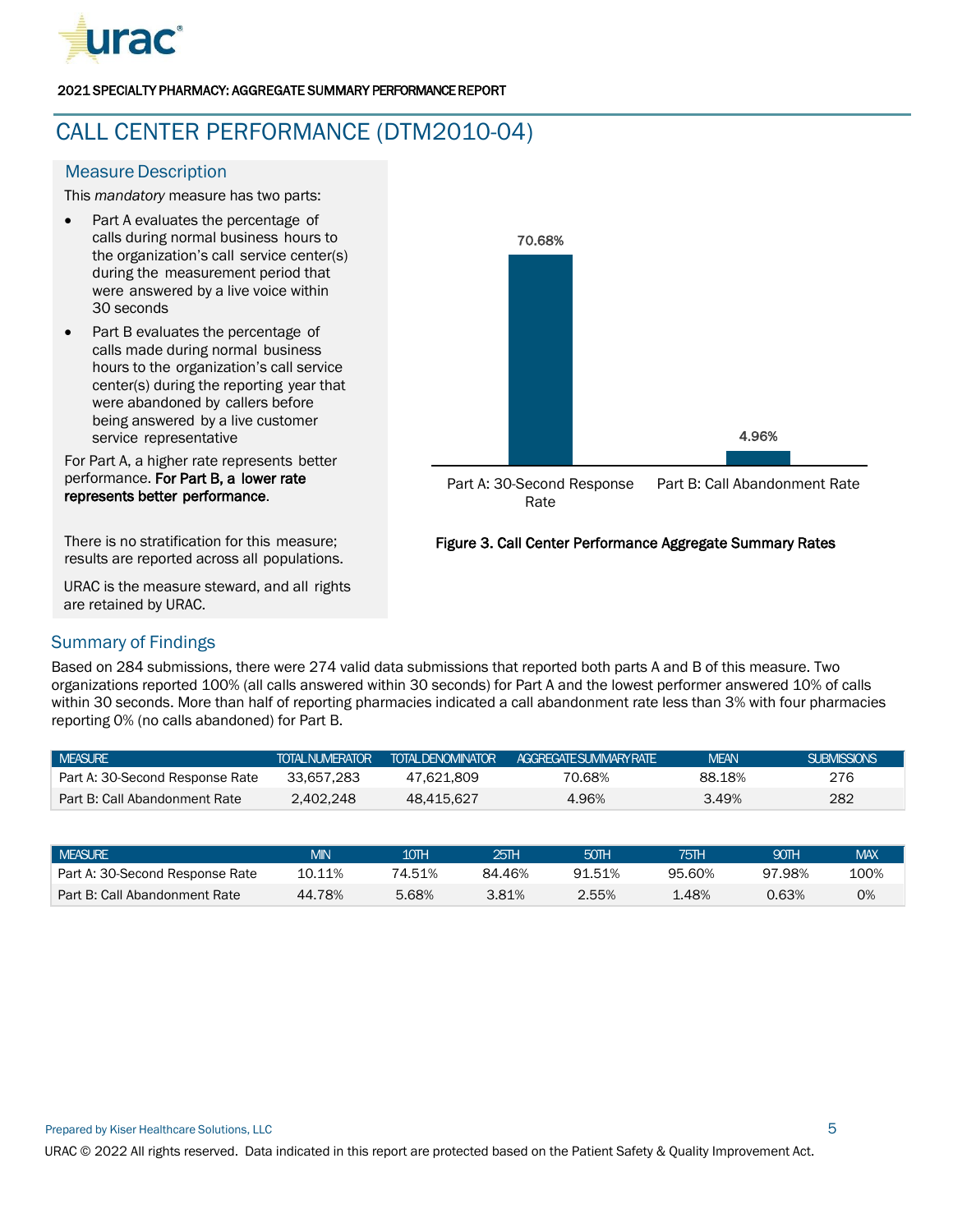

## <span id="page-7-0"></span>DISPENSING ACCURACY (MP2012-06)

### **Measure Description**

This *mandatory* six-part measure and composite roll-up assesses the percentage of prescriptions that the organization dispensed inaccurately. Measure parts include:

- Part A: Incorrect Drug and/or Product Dispensed
- Part B: Incorrect Recipient
- Part C: Incorrect Strength
- Part D: Incorrect Dosage Form
- Part E: Incorrect Instructions
- Part F: Incorrect Quantity

#### For all parts, a lower rate represents better performance.

Each part of this measure is calculated at the individual prescription level, not at the order level (i.e., if an order contains three prescriptions, those three prescriptions are each counted separately in each denominator).

There is no stratification for this measure; results are reported aggregated across all populations.

URAC is the measure steward, and all rights are retained by URAC.

## Dispensing Error Rate



### Figure 4. Dispensing Error Types

Aggregate Summary Rates per dispensing error sub-part

*\* Most dispensing errors are due to incorrect quantity & incorrect instructions.*

### Summary of Findings

Based on the data submitted for over 40.5 million specialty prescriptions, the average number of drug dispensing errors was 20.7 per 100,000 prescriptions dispensed (99.98% of prescriptions dispensed with zero errors). The highest performing pharmacies reported zero dispensing errors for the 2020 measure collection year. Conversely, the lowest performing pharmacy reporting 1,075 drug dispensing defects per 100,000 with the leading cause of errors in dispensing accuracy reported as being due to incorrect quantity dispensed.

| <b>TOTAL NUMERATOR</b> | <b>TOTAL DENOMINATOR</b> |          | <b>AGGREGATE SUMMARY RATE</b> | <b>MEAN</b> |             | <b>SUBMISSIONS</b> |
|------------------------|--------------------------|----------|-------------------------------|-------------|-------------|--------------------|
| 8.414                  | 40.565.999               |          | 0.02074%                      | 0.03876%    |             | 311                |
|                        |                          |          |                               |             |             |                    |
| <b>MIN</b>             | 10TH                     | 25TH     | <b>50TH</b>                   | 75TH        | <b>90TH</b> | <b>MAX</b>         |
| 1.07527%               | 0.08219%                 | 0.04777% | 0.01681%                      | 0.00196%    | 0%          | 0%                 |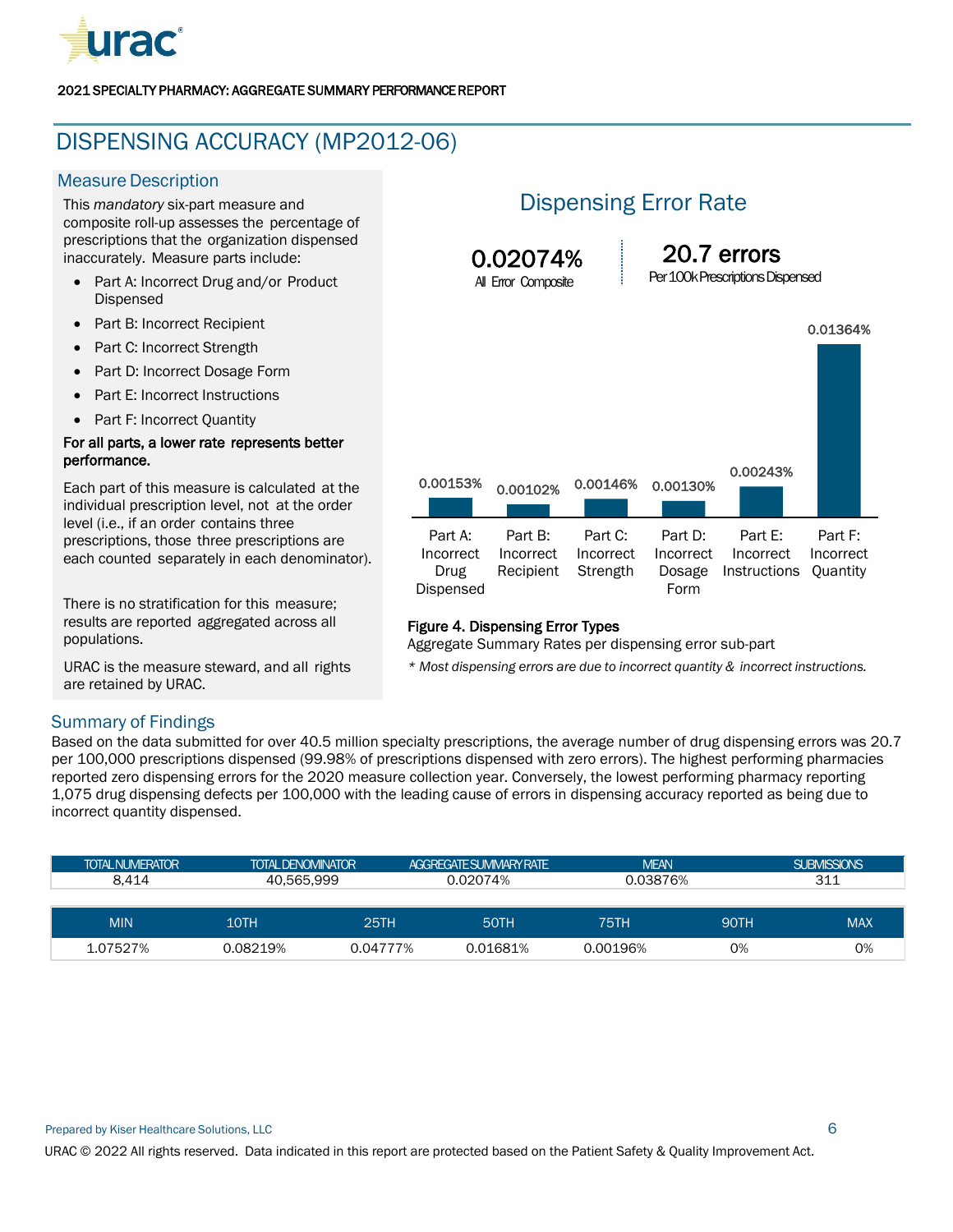

### Part A: Incorrect Drug Dispensed

Based on the 311 submissions received, the average number of incorrect drugs dispensed was 1.5 per 100,000 prescriptions dispensed (a 50% improvement compared to prior year). Two-thirds of pharmacies (n=210) reported zero errors due to incorrect drug, while the lowest performing pharmacy in this sub-measure reported 384 incorrect drugs dispensed per 100,000.

| <b>TOTAL NUMERATOR</b> | <b>TOTAL DENOMINATOR</b> |          | <b>AGGREGATE SUMMARY RATE</b> | <b>MEAN</b> |             | <b>SUBMISSIONS</b> |
|------------------------|--------------------------|----------|-------------------------------|-------------|-------------|--------------------|
| 619                    | 40.565.999               |          | 0.00153%<br>0.00448%          |             |             | 311                |
|                        |                          |          |                               |             |             |                    |
| <b>MIN</b>             | 10TH                     | 25TH     | 50TH                          | 75TH        | <b>90TH</b> | <b>MAX</b>         |
| 0.38462%               | 0.01009%                 | 0.00227% | 0%                            | 0%          | 0%          | 0%                 |

### Part B: Incorrect Recipient

Incorrect recipient accounts for the lowest number of dispensing errors. Of the 311 submissions, there were 215 valid data submissions that reported zero errors due to incorrect recipient. The lowest performing pharmacy reported 157 drugs dispensed to incorrect recipient per 100,000.

| <b>TOTAL NUMERATOR</b> | <b>TOTAL DENOMINATOR</b> |          | AGGREGATE SUMMARY RATE | <b>MEAN</b> |             | <b>SUBMISSIONS</b> |
|------------------------|--------------------------|----------|------------------------|-------------|-------------|--------------------|
| 413                    | 40.565.999               |          | 0.00102%               | 0.00422%    |             | 311                |
|                        |                          |          |                        |             |             |                    |
| <b>MIN</b>             | 10TH                     | 25TH     | <b>50TH</b>            | <b>75TH</b> | <b>90TH</b> | <b>MAX</b>         |
| 0.15780%               | 0.01143%                 | 0.00176% | 0%                     | 0%          | 0%          | 0%                 |

### Part C: Incorrect Strength

Of the total valid submissions, more than two-thirds of pharmacies (n=212) reported zero errors due to incorrect strength. The lowest performer reported 192 prescriptions dispensed with incorrect strength per 100,000.

| <b>TOTAL NUMERATOR</b> | <b>TOTAL DENOMINATOR</b> |             | AGGREGATE SUMMARY RATE | <b>MEAN</b> |      | SUBMISSIONS |
|------------------------|--------------------------|-------------|------------------------|-------------|------|-------------|
| 458                    | 31.420.240               |             | 0.00146%               | 0.00347%    |      | 311         |
|                        |                          |             |                        |             |      |             |
| <b>MIN</b>             | 10TH                     | <b>25TH</b> | <b>50TH</b>            | 75TH        | 90TH | <b>MAX</b>  |
| 0.19231%               | 0.00940%                 | 0.00128%    | 0%                     | 0%          | 0%   | 0%          |

### Part D: Incorrect Dosage Form

Over two-thirds of valid data submissions (n=224) reported zero dispensing errors due to the incorrect dosage form being dispensed. The lowest performer reported 211 incorrect dosage forms dispensed per 100,000.

| <b>TOTAL NUMERATOR</b> | <b>TOTAL DENOMINATOR</b> |             | AGGREGATE SUMMARY RATE | <b>MFAN</b> |      | <b>SUBMISSIONS</b> |
|------------------------|--------------------------|-------------|------------------------|-------------|------|--------------------|
| 407                    | 31.420.240               |             | 0.00130%               | 0.00391%    |      | 311                |
|                        |                          |             |                        |             |      |                    |
| <b>MIN</b>             | 10TH                     | <b>25TH</b> | <b>50TH</b>            | 75TH        | 90TH | <b>MAX</b>         |
| 0.21142%               | 0.00943%                 | 0.00092%    | 0%                     | 0%          | 0%   | 0%                 |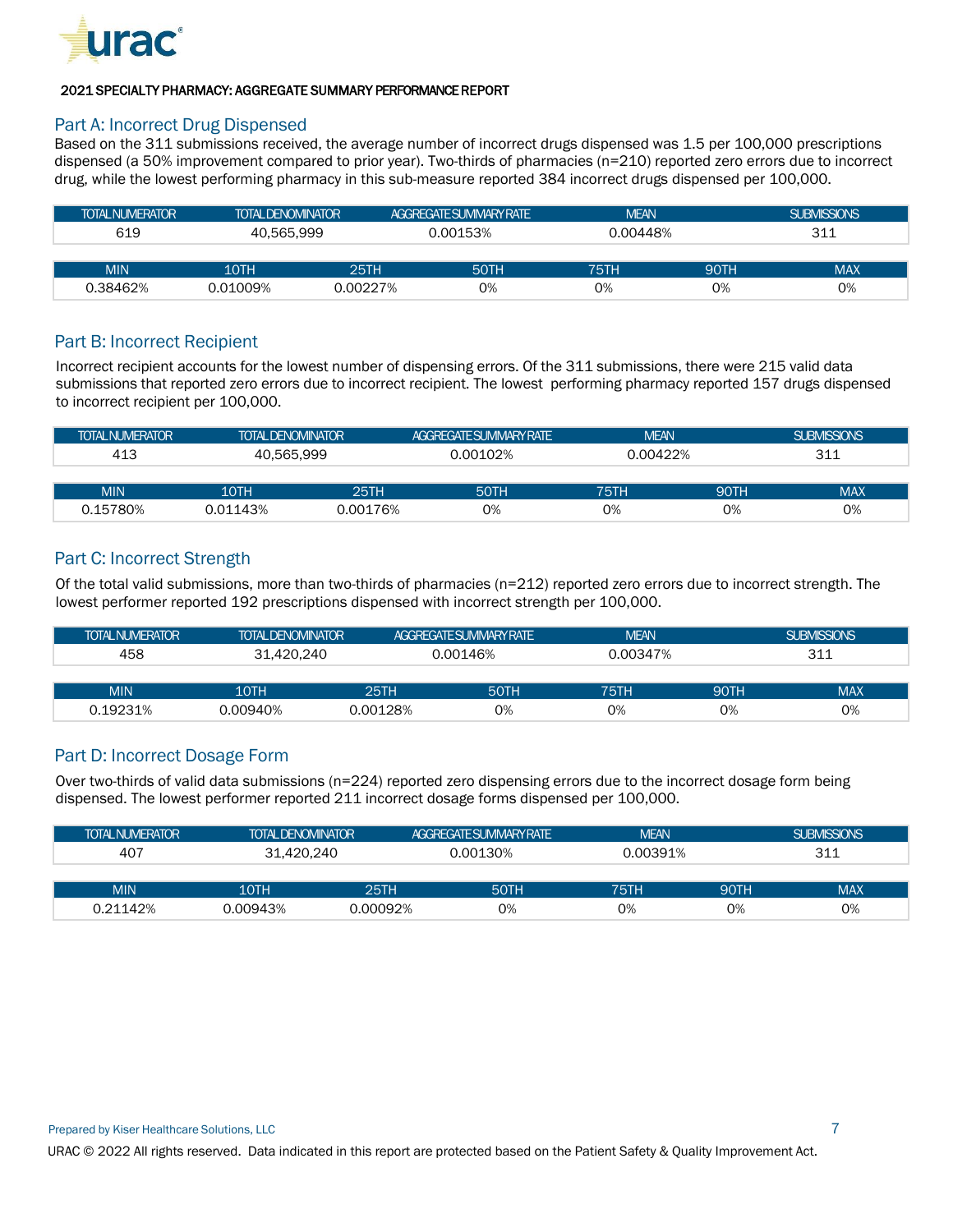

### Part E: Incorrect Instructions

Prescriptions dispensed with incorrect instructions were the second most common cause of dispensing errors, after incorrect quantity, with an average of 2.43 errors per 100,000 prescriptions. More than half of pharmacies (n=182) reported zero errors in dispensing due to incorrect instructions. The lowest performing pharmacy reported 1,240 drugs dispensed with incorrect patient instructions per 100,000.

| <b>TOTAL NUMERATOR</b> | <b>TOTAL DENOMINATOR</b> |          | AGGREGATE SUMMARY RATE | <b>MEAN</b> |             | <b>SUBMISSIONS</b> |
|------------------------|--------------------------|----------|------------------------|-------------|-------------|--------------------|
| 986                    | 40.565.999               |          | 0.00243%               |             |             | 311                |
|                        |                          |          |                        |             |             |                    |
| <b>MIN</b>             | 10TH                     | 25TH     | <b>50TH</b>            | <b>75TH</b> | <b>90TH</b> | <b>MAX</b>         |
| 1.23967%               | 0.01545%                 | 0.00421% | 0%                     | 0%          | 0%          | 0%                 |

### Part F: Incorrect Quantity

Results showed that there more than five times as many incidences of prescriptions dispensed with the incorrect quantity than any other error type. More than one-third of pharmacies (n=128) reported zero errors due to incorrect quantity dispensed, while the lowest performing pharmacy reported 1,075 drugs dispensed with incorrect quantity per 100,000.

| <b>TOTAL NUMERATOR</b> | <b>TOTAL DENOMINATOR</b> |             | <b>AGGREGATE SUMMARY RATE</b> | <b>MEAN</b> |             | <b>SUBMISSIONS</b> |
|------------------------|--------------------------|-------------|-------------------------------|-------------|-------------|--------------------|
| 5,535                  | 40.565.999               |             | 0.01364%                      | 0.01693%    |             | 311                |
|                        |                          |             |                               |             |             |                    |
| <b>MIN</b>             | 10TH                     | <b>25TH</b> | <b>50TH</b>                   | 75TH        | <b>90TH</b> | <b>MAX</b>         |
| 1.07527%               | 0.03913%                 | 0.01872%    | 0.00342%                      | 0%          | 0%          | 0%                 |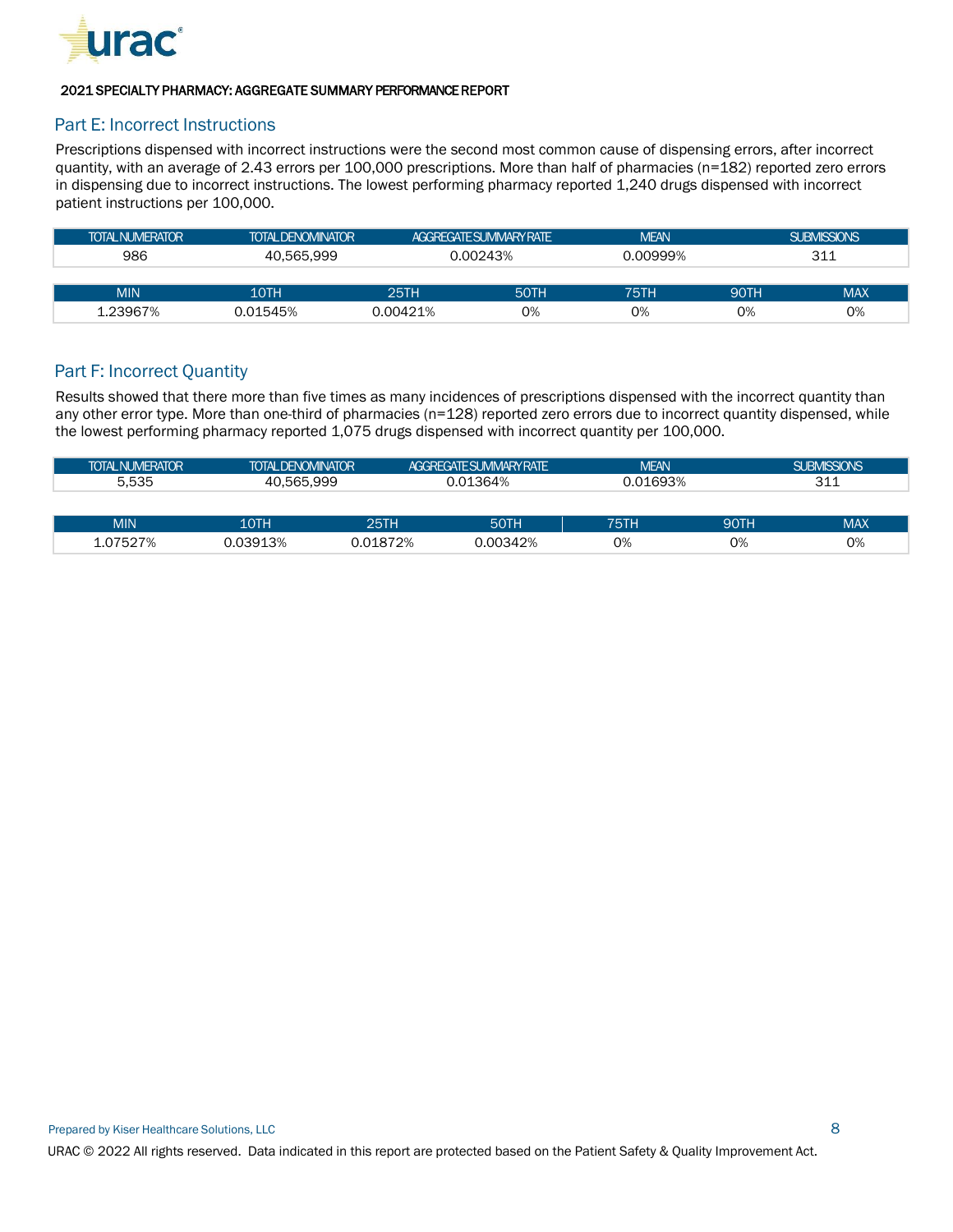

## <span id="page-10-0"></span>DISTRIBUTION ACCURACY (MP2012-07)

### **Measure Description**

This *mandatory* two-part measure and composite assesses the percentage of prescriptions delivered to the wrong recipient.

- Part A assesses the percentage of prescriptions mailed with an incorrect address
- Part B assesses the percentage of prescriptions mailed with a correct address that were not delivered to the correct location

### For all parts, a lower rate represents better performance.

Each part of this measure is calculated at the individual prescription level, not at the order level (i.e., if an order contains three prescriptions, those three prescriptions are each counted separately in each denominator).

There is no stratification for this measure, results are reported aggregated across all populations.

URAC is the measure steward, and all rights are retained by URAC.

### Distribution Error Rate



Part A: Prescriptions Dispensed Part B: Prescriptions Dispensed with Incorrect Patient Address with Correct Patient Address But Delivered to Wrong Address

### Figure 5. Distribution Error Types

Aggregate Summary Rates per distribution error sub-part

*\*Most distribution errors are due to prescriptions being dispensed with the incorrect patient address.*

### Summary of Findings

A total of 311 organizations reported valid distribution accuracy results for each measure sub-part. Results showed that pharmacies had more than two times as many errors in the distribution of a prescription than in dispensing. The highest performing pharmacies had zero distribution errors for the 2020 measure collection year. Conversely, pharmacies in the 10th percentile reported over 110 distribution defects per 100,000 prescriptions dispensed. The lowest performing pharmacy reporting 395 distribution defects per 100,000 prescriptions dispensed.

| <b>TOTAL NUMERATOR</b> |          | <b>TOTAL DENOMINATOR</b> | AGGREGATE SUMMARY RATE | <b>MEAN</b> |             | <b>SUBMISSIONS</b> |  |
|------------------------|----------|--------------------------|------------------------|-------------|-------------|--------------------|--|
| 19.370                 |          | 40.557.087               | 0.04776%               | 0.04233%    |             | 312                |  |
|                        |          |                          |                        |             |             |                    |  |
| <b>MIN</b>             | 10TH     | 25TH                     | <b>50TH</b>            | 75TH        | <b>90TH</b> | <b>MAX</b>         |  |
| 0.39463%               | 0.11012% | 0.05294%                 | 0.02402%               | 0.00272%    | 0%          | 0%                 |  |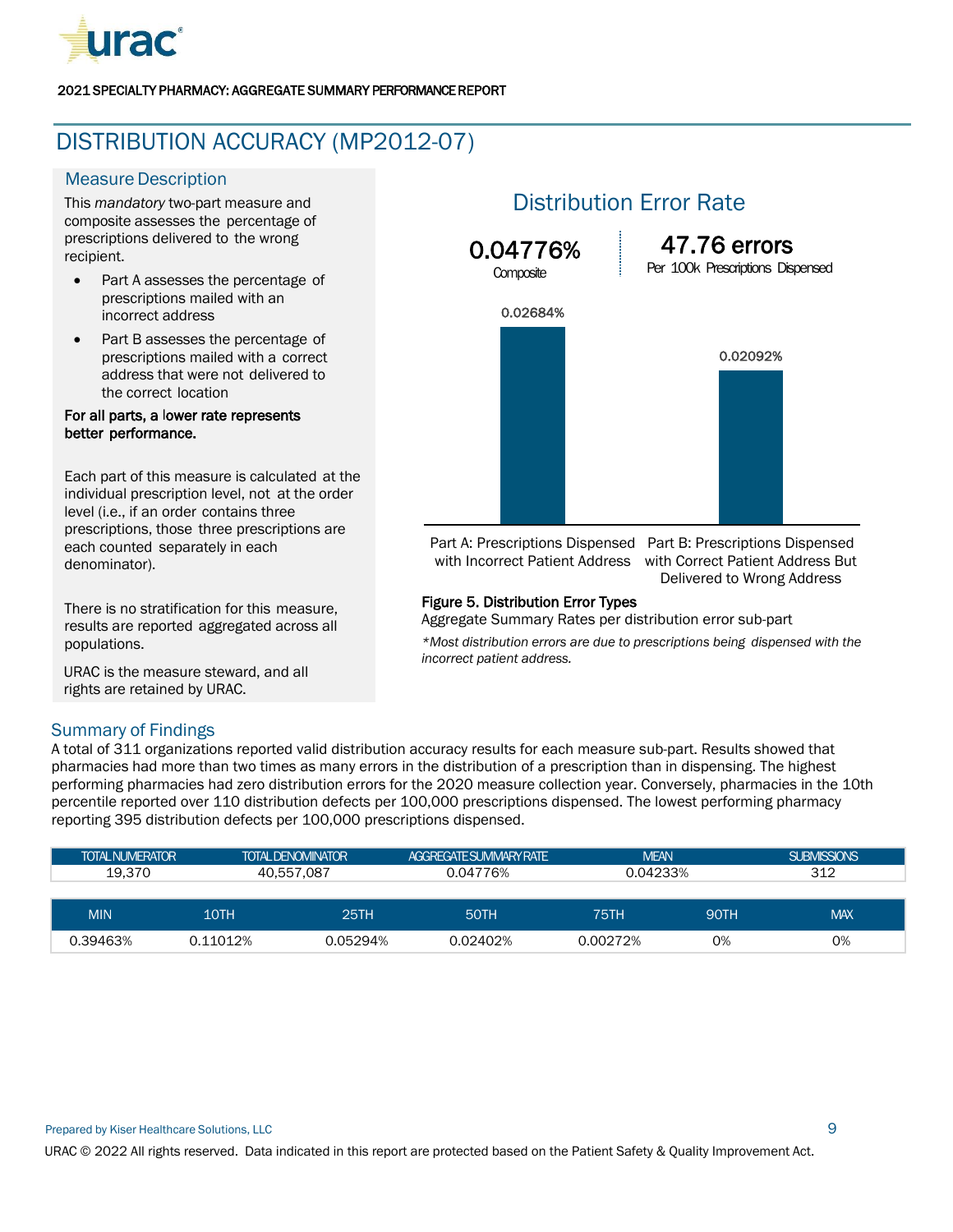

### Part A: Prescriptions Dispensed with Incorrect Patient Address

Distribution errors caused by a prescription being dispensed with the incorrect address were 22% more prevalent than errors in the delivery of the prescription (Part B). Of the 311 submissions, approximately one-third (n=100) reported zero errors attributed to an incorrect patient address. The lowest performing organization reported 335 incorrect patient addresses per 100,000 prescriptions dispensed.

| <b>TOTAL NUMERATOR</b> |          | <b>AGGREGATE SUMMARY RATE</b><br><b>TOTAL DENOMINATOR</b> |             | <b>MEAN</b> |      | <b>SUBMISSIONS</b> |  |
|------------------------|----------|-----------------------------------------------------------|-------------|-------------|------|--------------------|--|
| 10.886                 |          | 40.552.532                                                | 0.02684%    | 0.02328%    |      | 311                |  |
|                        |          |                                                           |             |             |      |                    |  |
| <b>MIN</b>             | 10TH     | <b>25TH</b>                                               | <b>50TH</b> | <b>75TH</b> | 90TH | <b>MAX</b>         |  |
| 0.33511%               | 0.06084% | 0.03095%                                                  | 0.00879%    | 0%          | 0%   | 0%                 |  |

### Part B: Prescriptions Dispensed with Correct Patient Address but Delivered to Wrong Location

Pharmacies performing in the top 25th percentile (n=120) for this sub-measure reported zero errors due to prescriptions dispensed with the correct patient address being delivered to the wrong location. In contrast, the lowest performer reported 395 prescriptions delivered to wrong location per 100,000 dispensed.

| <b>TOTAL NUMERATOR</b> |          | <b>TOTAL DENOMINATOR</b> | <b>AGGREGATE SUMMARY RATE</b> | <b>MEAN</b> |      | <b>SUBMISSIONS</b> |
|------------------------|----------|--------------------------|-------------------------------|-------------|------|--------------------|
| 8.484                  |          | 40.557.687               | 0.02092%                      | 0.01912%    |      | 312                |
|                        |          |                          |                               |             |      |                    |
| <b>MIN</b>             | 10TH     | <b>25TH</b>              | 50TH                          | 75TH        | 90TH | <b>MAX</b>         |
| 0.39463%               | 0.04868% | 0.02011%                 | 0.00636%                      | 0%          | 0%   | 0%                 |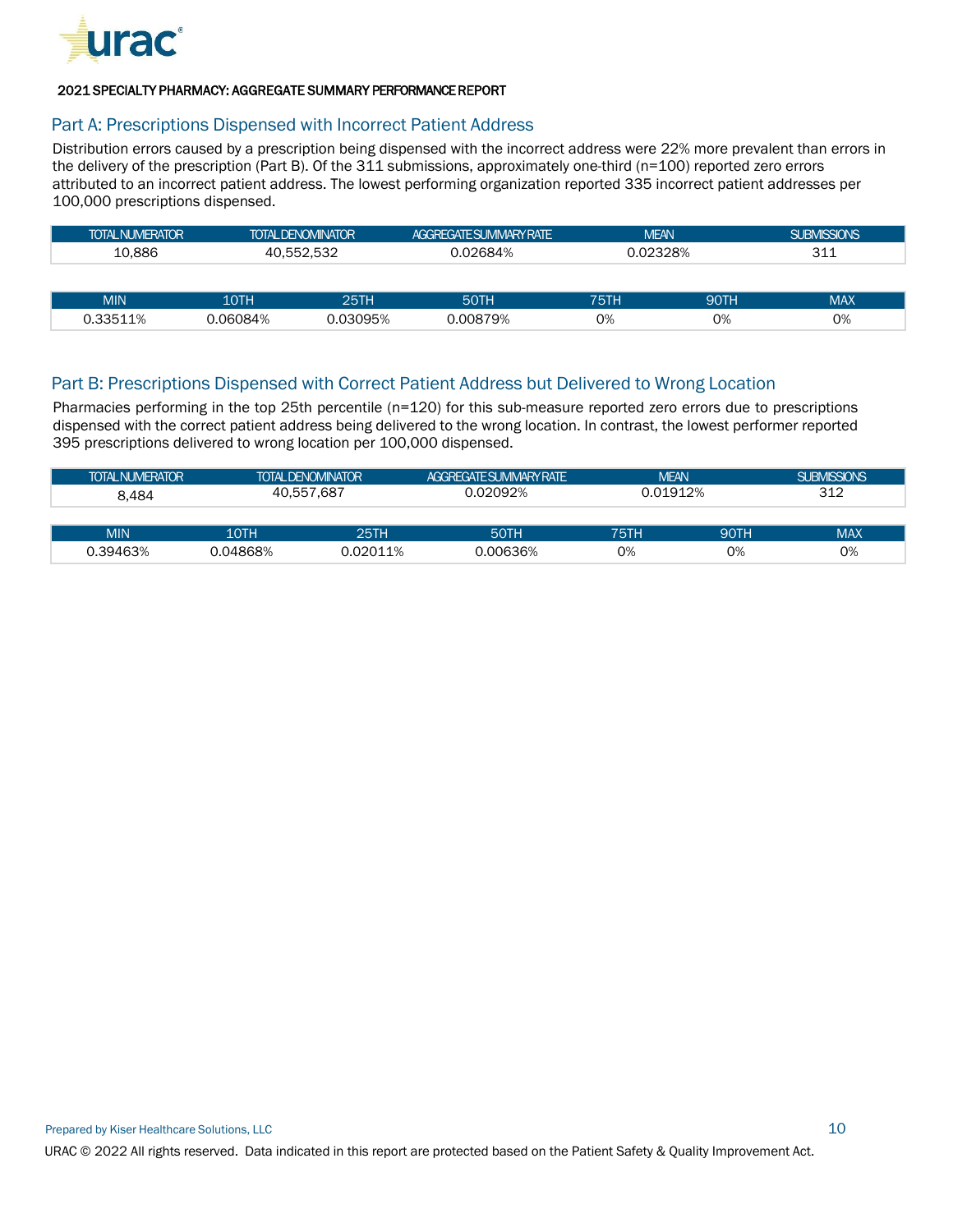

# <span id="page-12-0"></span>TURNAROUND TIME FOR PRESCRIPTIONS (MP2012-08)

### **Measure Description**

This *mandatory* three-part measure assesses the average speed with which the organization fills prescriptions.

- Part A measures prescription turnaround time for clean prescriptions
- Part B measures prescription turnaround time for prescriptions that required intervention
- Part C measures prescription turnaround time for all prescriptions

### For all parts, a lower rate represents better performance.

Parts A and B of this measure are mutually exclusive; if a prescription requires an intervention, it is counted in Part B; when it becomes clean, it is not counted again in Part A. The unit of analysis in this measure is individual prescriptions, not orders (which may include multiple prescriptions).

There is no stratification for this measure, results are reported across all populations.

URAC is the measure steward, and all rights are retained by URAC.

### Summary of Findings

There were 274 pharmacies that reported URAC's turnaround time measure with 192 organizations submitting valid data for all parts of the measure. Based on the data submitted, the average total time to fill specialty pharmacy prescriptions in 2020 was 3.99 business days. Results indicate that refill prescriptions were filled more quickly, with specialty pharmacies taking twice as many days to fill a new prescription compared to refills. Pharmacies with the fastest turnaround time filled a prescription in one business day, while one-quarter of pharmacies took more than five days.

| <b>MEASURE</b>                      | <b>TOTAL</b><br><b>NUMERATOR</b> |      | <b>TOTAL</b><br><b>DENOMINATOR</b> | <b>AGGREGATE</b><br><b>SUMMARY RATE</b> |      | <b>MEAN</b> | <b>SUBMISSIONS</b> |
|-------------------------------------|----------------------------------|------|------------------------------------|-----------------------------------------|------|-------------|--------------------|
| Part C1: All Prescriptions - New    | 42,556,880                       |      | 7,960,578                          | 5.35                                    |      | 4.28        | 269                |
| Part C2: All Prescriptions - Refill | 42,794,686                       |      | 16.267.218                         | 2.63                                    |      | 2.57        | 272                |
|                                     |                                  |      |                                    |                                         |      |             |                    |
| <b>MEASURE</b>                      | <b>MIN</b>                       | 10TH | 25TH                               | 50TH                                    | 75TH | 90TH        | <b>MAX</b>         |
| Part C1: All Prescriptions - New    | 16.77                            | 9.66 | 5.03                               | 3.00                                    | 1.91 | 1.27        | 0.85               |
| Part C2: All Prescriptions - Refill | 19.27                            | 4.46 | 2.97                               | 2.00                                    | 1.30 | 1.03        | 0.49               |

# Turnaround Time



### Figure 6. Turnaround Time Aggregate Summary Rates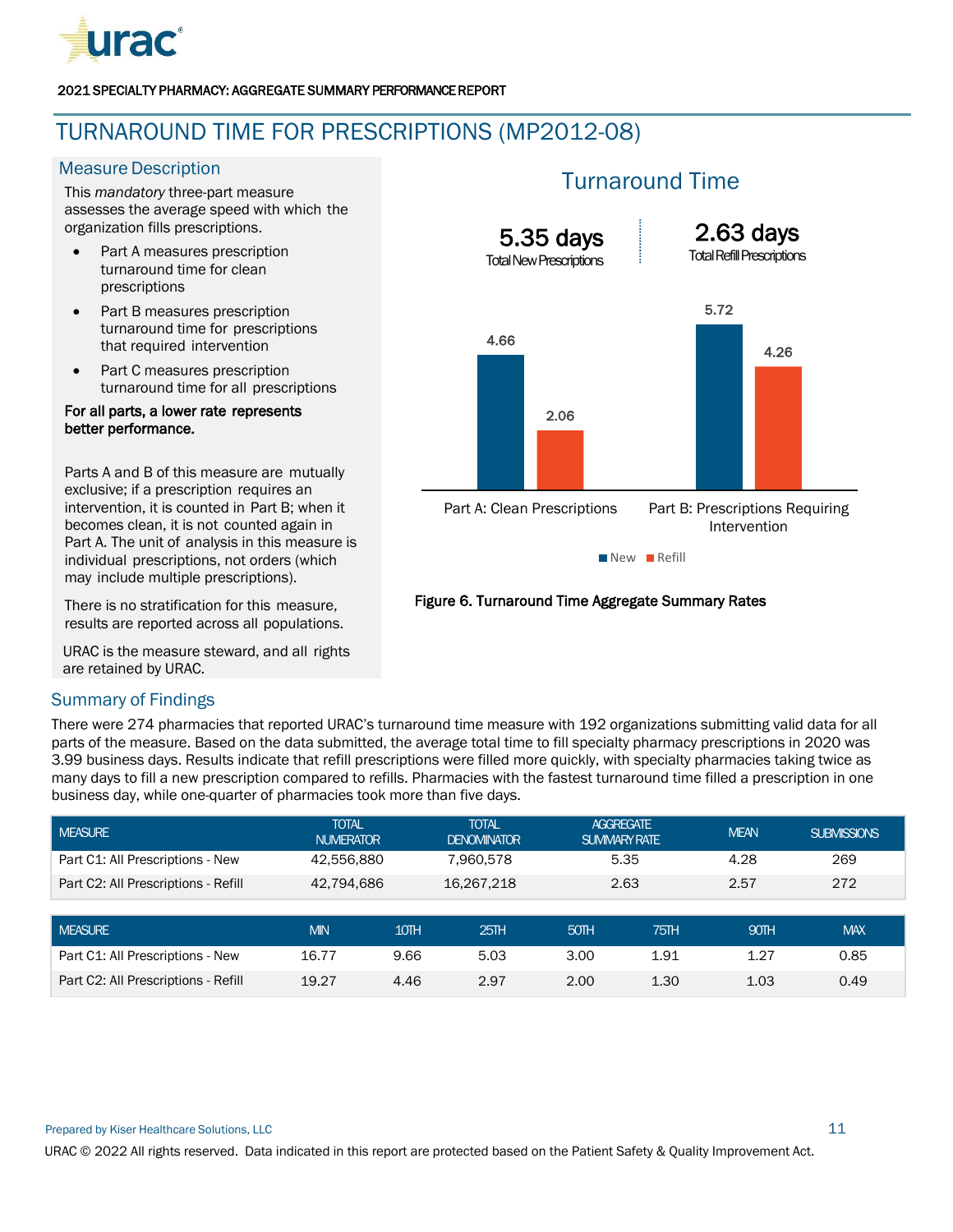

### Part A: Clean Prescriptions

Several pharmacies were able to fill prescriptions in one business day, however most reporting pharmacies required more than two days to turnaround new, clean prescriptions.

| <b>MEASURE</b>                        | <b>TOTAL NUMERATOR</b> |      | <b>TOTAL</b><br><b>DENOMINATOR</b> | <b>AGGREGATE</b><br><b>SUMMARY RATE</b> |      | <b>MEAN</b> | <b>SUBMISSIONS</b> |
|---------------------------------------|------------------------|------|------------------------------------|-----------------------------------------|------|-------------|--------------------|
| Part A1: Clean Prescriptions - New    | 12.958.213             |      | 2.780.223                          | 4.66                                    |      | 3.47        | 237                |
| Part A2: Clean Prescriptions - Refill | 24.476.063             |      | 11.888.728                         | 2.06                                    |      | 2.40        | 252                |
|                                       |                        |      |                                    |                                         |      |             |                    |
| <b>MEASURE</b>                        | <b>MIN</b>             | 10TH | 25TH                               | 50TH                                    | 75TH | 90TH        | <b>MAX</b>         |
| Part A1: Clean Prescriptions - New    | 28.37                  | 7.55 | 3.93                               | 2.27                                    | 1.46 | 1.13        | 0.86               |
| Part A2: Clean Prescriptions - Refill | 19.26                  | 4.47 | 2.84                               | 1.93                                    | 1.20 | 1.01        | 1.00               |

### Part B: Prescriptions Requiring Intervention

Based on the data submitted, the average time to fill all prescriptions requiring interventions was approximately 6 days, with less than half of submissions requiring more than five days to fill. There was an almost 50% reduction in the number of days to fill a new prescription requiring intervention.

| <b>MEASURE</b>                                            | <b>TOTAL</b><br><b>NUMERATOR</b> | <b>TOTAL</b><br><b>DENOMINATOR</b> | <b>AGGREGATE</b><br><b>SUMMARY RATE</b> | <b>MEAN</b> | <b>SUBMISSIONS</b> |
|-----------------------------------------------------------|----------------------------------|------------------------------------|-----------------------------------------|-------------|--------------------|
| Part B1: Prescriptions Requiring<br>Intervention - New    | 29,288,735                       | 5.119.461                          | 5.72                                    | 5.69        | 237                |
| Part B2: Prescriptions Requiring<br>Intervention - Refill | 17.912.930                       | 4.201.444                          | 4.26                                    | 3.88        | 210                |

| <b>I MEASURE</b>                 | <b>MIN</b> | 10TH  | 25TH | 50TH | 75TH | 90TH | <b>MAX</b> |
|----------------------------------|------------|-------|------|------|------|------|------------|
| Part B1: Prescriptions Requiring | 19.14      | 12.83 | 8.07 | 4.09 | 2.35 | 1.47 |            |
| Intervention - New               |            |       |      |      |      |      |            |
| Part B2: Prescriptions Requiring | 25.31      | 7.63  | 4.65 | 2.68 | 1.81 | 1.15 |            |
| Intervention - Refill            |            |       |      |      |      |      |            |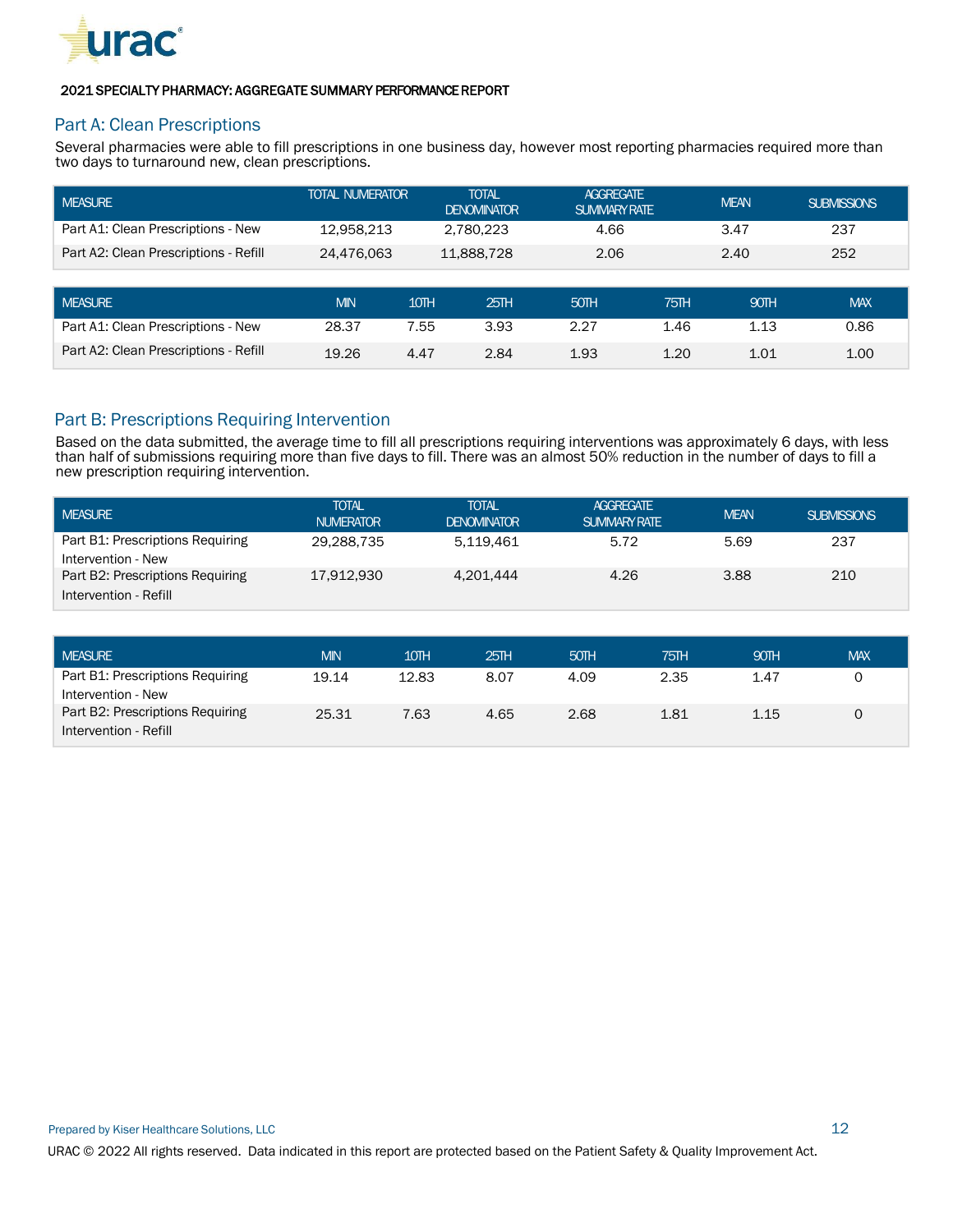

# <span id="page-14-0"></span>COMPLAINT RESPONSE TIMELINESS (PH2021-01)

### **Measure Description**

This *exploratory* two-part measure assesses the following:

- Part A assesses the percentage of consumer complaints to the case management program to which the organization responded within the time frame that the program has established for complaint response.
- Part B assesses the average time, in business days, for complaint response.

### A lower rate represents better performance for Part B. Responses with a denominator of less than 30 complaints are included given ideal performance is fewer complaints.

URAC is the measure steward, and all rights are retained by URAC.

### Summary of Findings

A total of 28 organizations submitted data for this measure. While most organizations reported having a system for tracking complaints less than half of those pharmacies are able to prioritize complaints. Almost 90% of the reporting organizations indicated that complaint response time is tracked. Additionally,57% (n=8) of pharmacies reported no complaints received in the collection year.



### Part A: Percentage of Complaints Responded to Within Program-Specified Timeframe

There were 20 organizations that submitted valid data for this measure and 97.63% of complaints were addressed within the program-specified timeframe. Once received, complaints were responded to within 2 business days (1.66 days).

### Part B: Average Time for Complaint Response

Based on the data submitted, the target number of days for complaint response established by each organization ranged between one and fourteen business days. The most frequently reported goal timeframe was five business days, however the actual time for complaint response was 1.66 business days.

| <b>MEASURE</b>                                                  | <b>TOTAL NUMERATOR</b> | <b>TOTAL DENOMINATOR</b> |        | AGGREGATE SUMMARY RATE |             | <b>MEAN</b> | <b>SUBMISSIONS</b> |
|-----------------------------------------------------------------|------------------------|--------------------------|--------|------------------------|-------------|-------------|--------------------|
| Part A: Complaint Response<br>Within Program Timeframe          | 470                    | 483                      |        | 97.63%                 |             | 96.93%      | 20                 |
| Part B: Aggregate Summary Time<br>for Complaint Response (Days) | 837                    | 483                      |        | 1.66                   |             | 1.87        | 20                 |
|                                                                 |                        |                          |        |                        |             |             |                    |
| <b>MEASURE</b>                                                  | <b>MIN</b>             | 10TH                     | 25TH   | 50TH                   | <b>75TH</b> | 90TH        | <b>MAX</b>         |
| Part A: Complaint Response Within<br>Program Timeframe          | 81.36%                 | 89.33%                   | 97.97% | 100%                   | 100%        | 100%        | 100%               |
| Part B: Aggregate Summary Time<br>for Complaint Response (Days) | 6.00                   | 4.00                     | 1.93   | 1.41                   | 0.83        | 0.42        | 0.10               |

#### Prepared by Kiser Healthcare Solutions, LLC 13